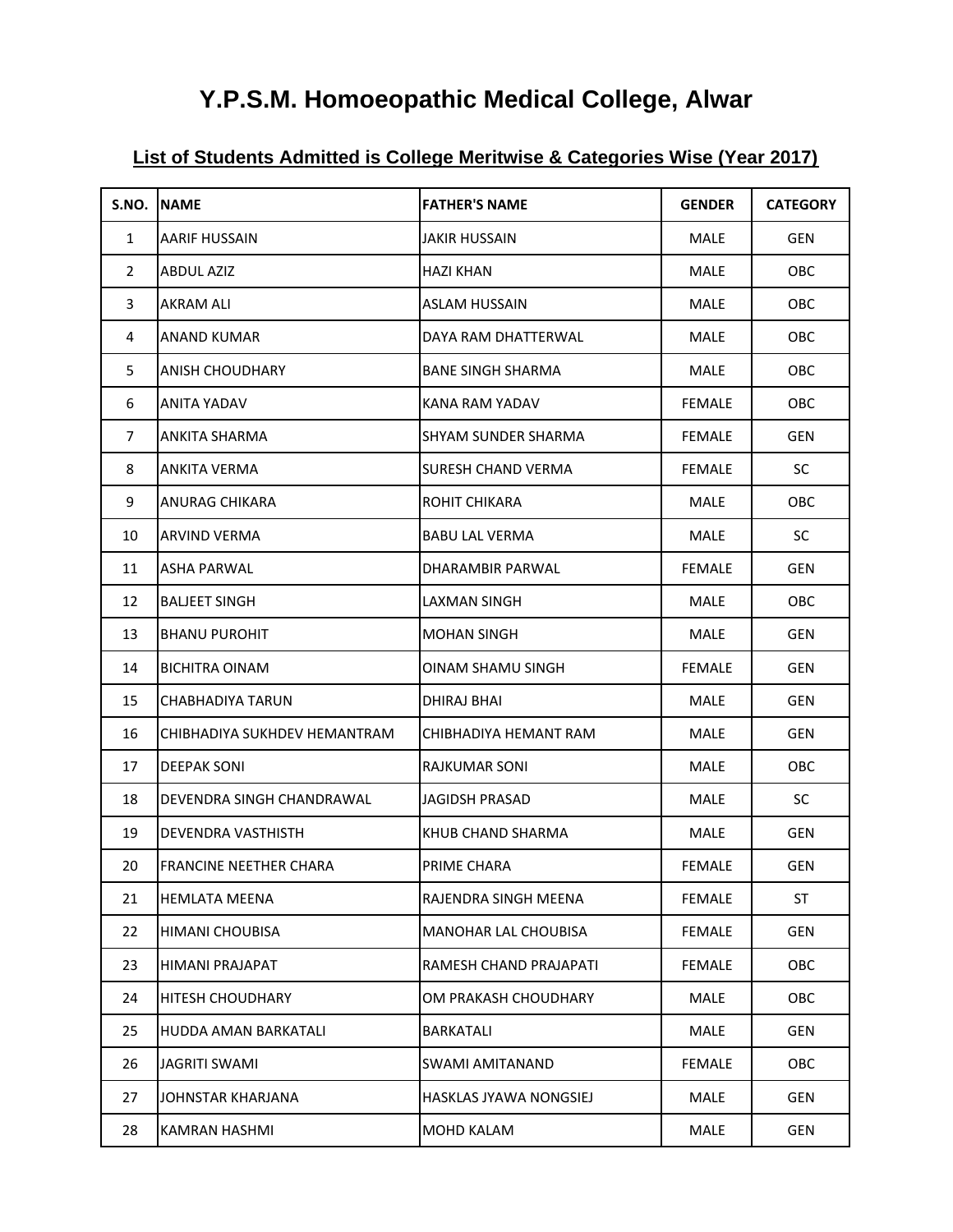# **Y.P.S.M. Homoeopathic Medical College, Alwar**

## **List of Students Admitted is College Meritwise & Categories Wise (Year 2017)**

| S.NO. | <b>INAME</b>              | <b>FATHER'S NAME</b>       | <b>GENDER</b> | <b>CATEGORY</b> |
|-------|---------------------------|----------------------------|---------------|-----------------|
| 29    | KESHWALA TUSHAR           | <b>BABU LAL</b>            | MALE          | <b>GEN</b>      |
| 30    | LODHA JIGAR               | <b>GANGARAM BHAI</b>       | MALE          | <b>GEN</b>      |
| 31    | LUCKSHA ELIZABETH CHARA   | <b>JOSEPH CHARA</b>        | <b>FEMALE</b> | GEN             |
| 32    | LUREILU KAMEI             | <b>SUNIL KAMEI</b>         | <b>FEMALE</b> | <b>GEN</b>      |
| 33    | MANISH SHARMA             | <b>BIRDI CHAND SHARMA</b>  | MALE          | <b>GEN</b>      |
| 34    | MANOJ KUMAR NATH          | <b>SHYOPAT NATH</b>        | <b>MALE</b>   | OBC             |
| 35    | MARGDARSAN BHURADIA       | KALU RAM BHURADIA          | MALE          | <b>SC</b>       |
| 36    | MEMON MOHAMMAD SAMIR      | IKBAL BHAI                 | MALE          | GEN             |
| 37    | <b>MONIKA CHOUDHARY</b>   | SHIMBHU RAM                | <b>FEMALE</b> | OBC.            |
| 38    | MS. SARIKA KHANAN         | SAMMI MOHAMMAD             | <b>FEMALE</b> | <b>OBC</b>      |
| 39    | <b>MS. SHALINI RATHOR</b> | <b>JEETMAL RATHOR</b>      | <b>FEMALE</b> | <b>OBC</b>      |
| 40    | <b>NAKUM MAVAJIBHAI</b>   | <b>MANUBHAI</b>            | <b>MALE</b>   | <b>GEN</b>      |
| 41    | NANDOLIYA SADIK BHAI      | ADAM BHAI NANDOLIYA        | MALE          | <b>GEN</b>      |
| 42    | PADHIYAR JAYDIPSINH       | <b>BALWANTSINH</b>         | MALE          | <b>GEN</b>      |
| 43    | PADHIYAR VISHVARAJSINH    | <b>PADHIYAR DILIPSINH</b>  | <b>MALE</b>   | <b>GEN</b>      |
| 44    | PARVAR RAJENDRA KUMAR     | <b>CHANDAN BHAI</b>        | <b>MALE</b>   | <b>GEN</b>      |
| 45    | PARVEZ ASLAM              | <b>ASLAM KHAN</b>          | MALE          | <b>GEN</b>      |
| 46    | POOJA                     | PRAKASH CHANDRA            | <b>FEMALE</b> | <b>OBC</b>      |
| 47    | PRANJAL THUTHGAR          | <b>NARESH KUMAR TAILOR</b> | <b>MALE</b>   | OBC             |
| 48    | RABARI HARACHAND BHAI     | REBARI SARDARA BHAI        | MALE          | <b>GEN</b>      |
| 49    | RADHA MOHAN SHARMA        | MADAN LAL SHARMA           | MALE          | <b>GEN</b>      |
| 50    | RAJVEER SINGH             | <b>RAM SINGH</b>           | MALE          | <b>GEN</b>      |
| 51    | RAMJI LAL GURJAR          | <b>BHANWAR LAL GURJAR</b>  | MALE          | OBC             |
| 52    | <b>SALONI MEENA</b>       | <b>RAMAWTAR MEENA</b>      | <b>FEMALE</b> | ST              |
| 53    | <b>SANDEEP KUMAR</b>      | RAJENDRA KUMAR             | MALE          | OBC             |
| 54    | SANJU SONKARIYA           | SHRAWAN KUMAR SONKARIYA    | MALE          | SC              |
| 55    | SAZID HUSSAIN             | <b>ZAHID HUSSAIN</b>       | MALE          | GEN             |
| 56    | <b>SHIV KUMAR SHARMA</b>  | SHANKAR LAL SHARMA         | MALE          | GEN             |